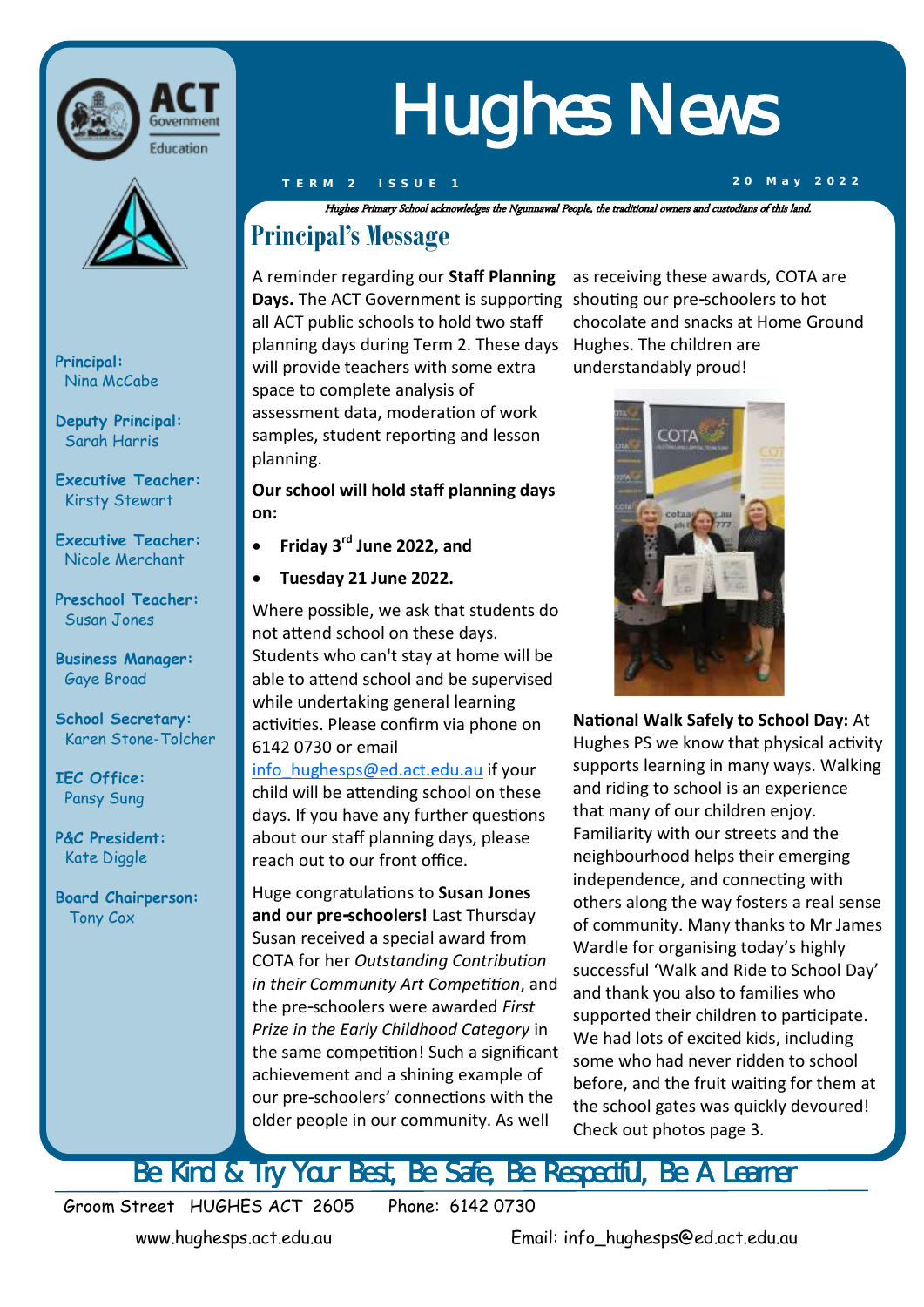#### **Principal's Message continued**

**Rostrum:** Huge congratulations to Lachlan B in Year 6G who won first place in our Rostrum Speaking Competition held yesterday. Lachie's speech regarding climate change was both informative and highly inspiring. The mood amongst the audience was one of wanting to take action! Evie R in 3L was the runner up. Lachie will represent Hughes PS at the quarter finals to be held in September. We are so proud of all of the students who participated in Rostrum and pushed themselves out of their comfort zones.

**School Review:** Each year the School Improvement and Review unit supports approximately 20% of Canberra public schools to participate in external School Reviews. As previously mentioned at both Board and P&C meetings, it is Hughes PS's turn commencing on Monday! The review process will involve an external panel (made up of a lead reviewer from the Australian Council of Educational Research, and two ACT public school principals) coming into our school for four days, speaking with at least 85% of staff, and students and parents. The panel will produce a report on the outcomes of the review. This report will be readily available to the community through the school's website and other communication channels. Review findings, framed by the domains of the National School Improvement Tool, form the foundation of school improvement planning for the following five years. External reviews provide an avenue for schools to demonstrate to the public the effectiveness of their planning and management of school resources to improve student outcomes. It has been a significant body of work to prepare our report and accompanying evidence to present to the panel, with a particular focus on our three key priorities over the past five years: English, Mathematics and Social & Emotional Wellbeing. We are very much looking forward to engaging in the process and receiving the panel's findings including commendations and recommendations.

**Shout out to our amazing Hughes P&C!** The P&C have organised the *Election Day Cake Stall and BBQ*, as well as the *'Hughes Booze'* fundraiser. All proceeds raised will go towards our fundraising efforts for our Covered Outdoor Learning Area (COLA). This COLA will enable us to access the basketball court for sports and games, irrespective of inclement weather. Spread the word regarding tomorrow's Cake Stall and BBQ, and encourage friends, family and neighbours to vote at Hughes PS and bring cash to purchase cakes and sausages!

Warm regards Nina McCabe Principal

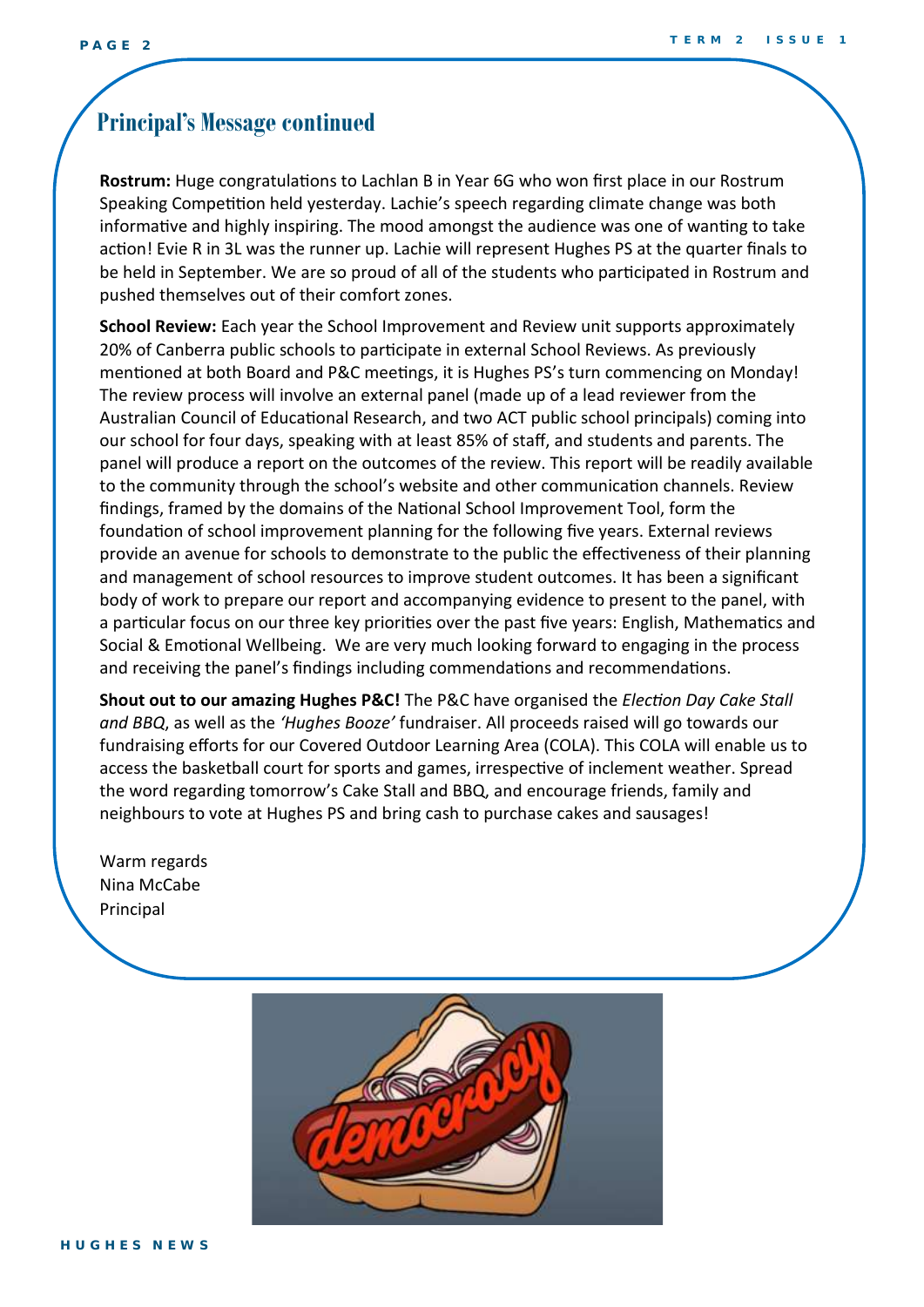# **National Walk Safely to School Day**



**P A G E 3**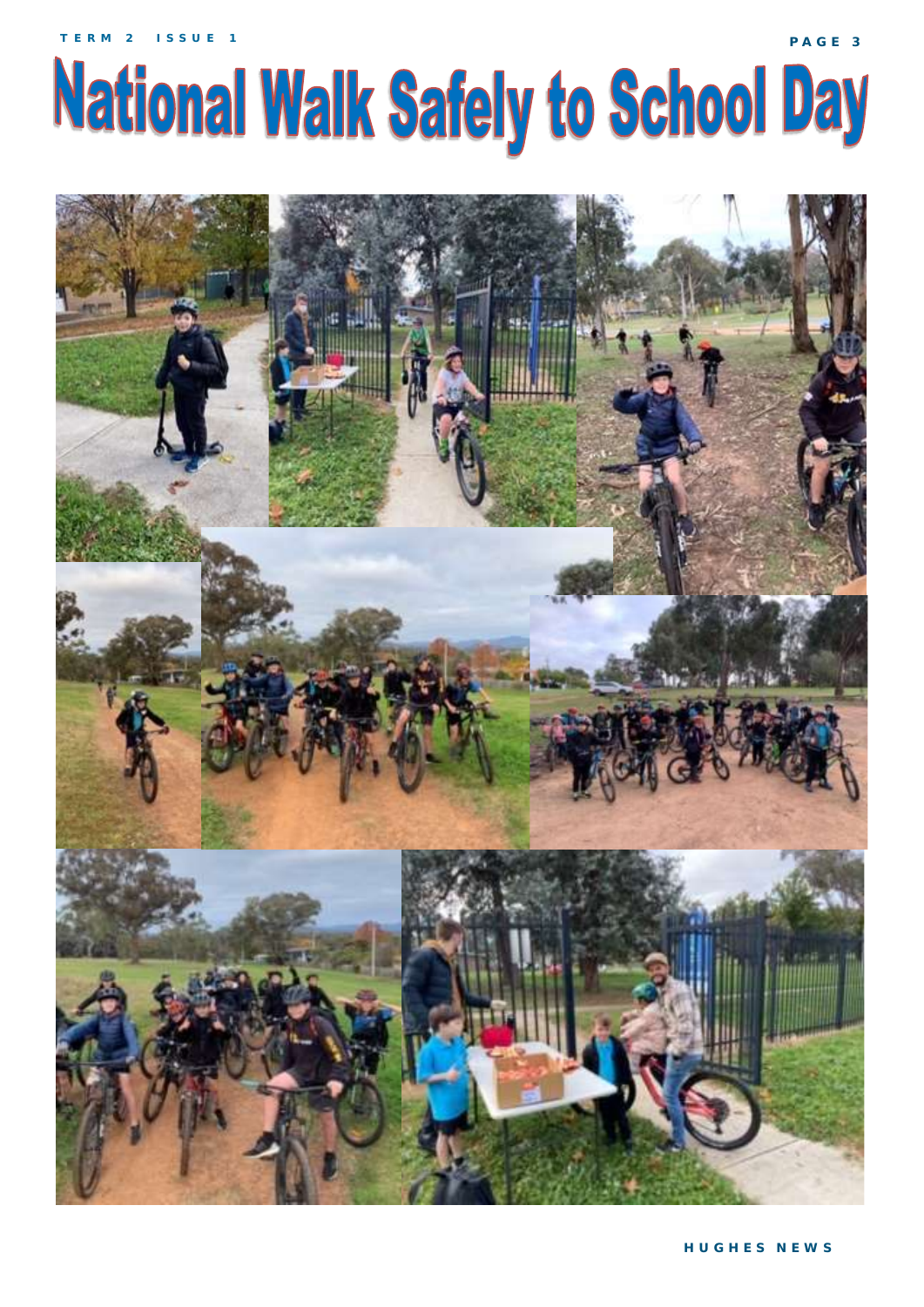## The Hughes Primary Election Day (21st May from 8am) Cake Stall and BBQ needs you!!

We need your cakes, slices and biscuits along with adult volunteers for the cake stall and BBQ.



For the Cake Stall please make sure all your baking is covered and has a label with the ingredients clearly marked. Baked goods can be handed into the front office on Friday 20th of May or brought direct to the stall on the day. All persons working on the BBQ must wear fully closed footwear All money raised will go towards a cover for our all weather sports court.

To volunteer an hour or more of your time for the cake stall or BBQ please add your name to one of the volunteer rosters here: https://bit.ly/30PRTnl or contact: dan.wheelahan@science.org.au (BBQ) and hughespandc@gmail.com (cake stall).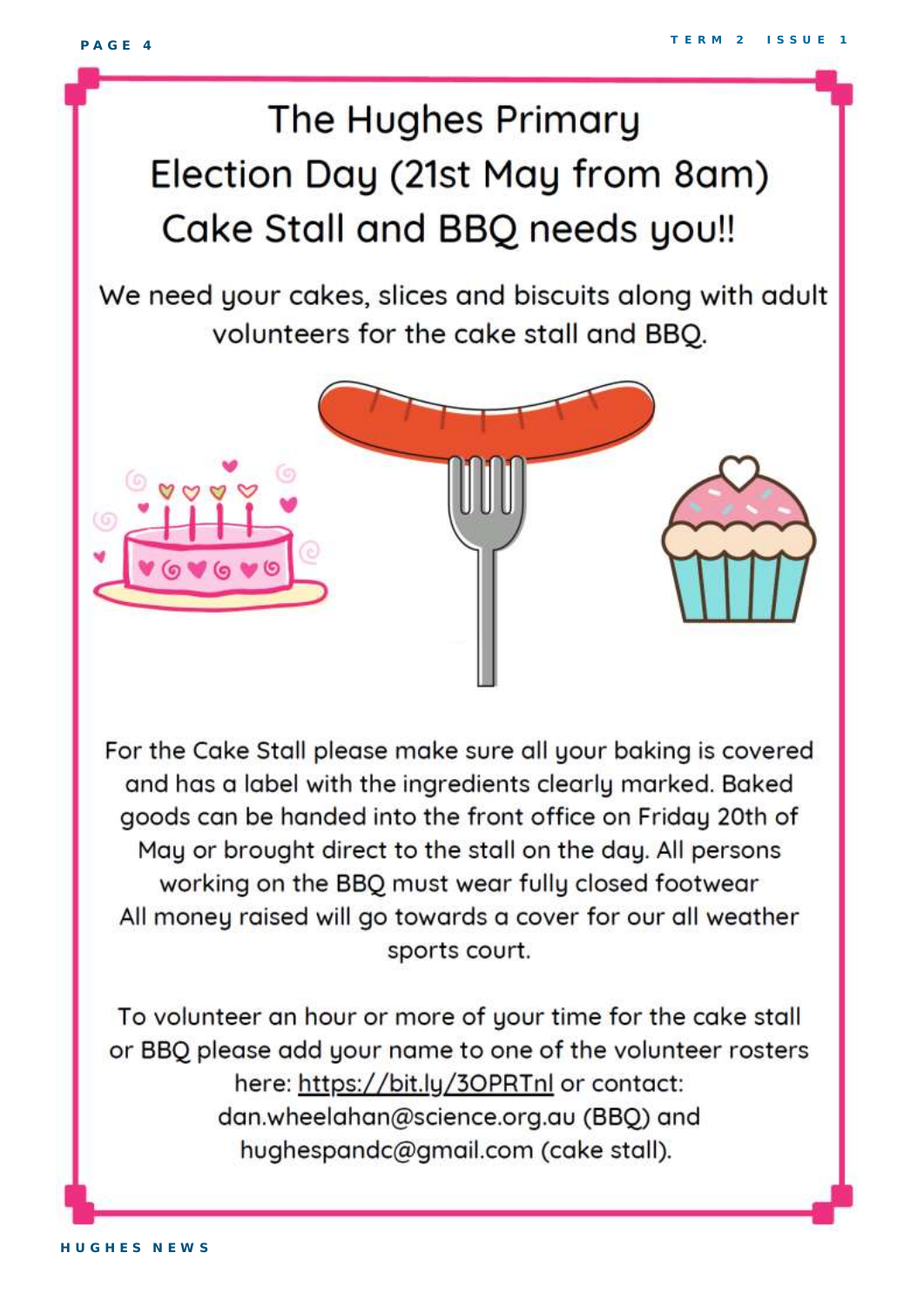# The world's greatest fundraiser! (for grown-ups)

Hughes Primary School have joined with Prospect Wines to offer a selection of six great value wines to help raise funds for a covered outdoor learning area.

Minimum order quantity: six products (can be all one product, or a mix of several different products).

### Order online today:

https://prospectwines.com.au/product/hughes-primary-school/

### School contact:

Shannon Karppinen Phone 0455 301 331 shannonwelch2005@yahoo.com.au

 $N$ ina's Nightcap Karen's Quaff

Taylor's Forster's Tipple Brew

Stromlo's Shout

Mugga's Dram

\*selected from the wines in your order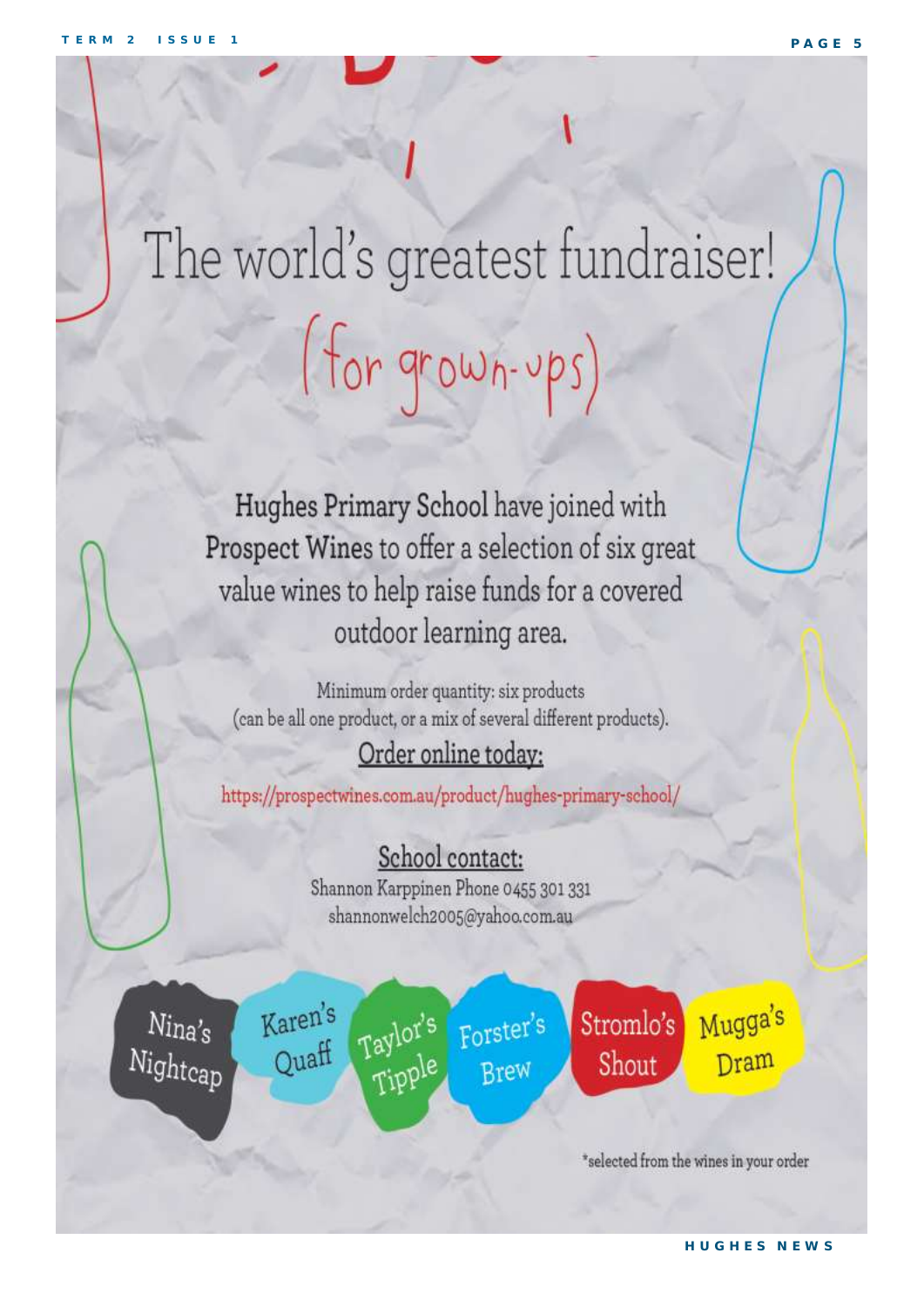

#### **Christian Education In Schools**

Christian Education is available as a curriculum option at your child's school because parents have requested it. This is based on provisions in the Education Act 2004. The Christian Education In Schools (CEIS) project provides a coordinated service to fulfil such requests. This service includes four modern and interactive sessions each year (one per term and varied each year), prepared professionally and delivered by trained and endorsed volunteers. The one-hour sessions are designed for groups of students to discuss and explore the topics outlined in the image.

Parent permission is essential for children to participate in CEIS. Please use the section below if you would like to request this for your child or you can request online: https://www.ceis.org.au/connect/parents/ Requests remain in effect while your child is at their school, but can be changed by contacting the front office. Each CEIS session will be advertised in the school newsletter. For further information please contact your school or visit www.ceis.org.au

**Christian Education in Schools** 

Each school year the ACT Churches' Council presents the values and beliefs of Christianity in 4 modern, interactive and engaging sessions!



Kind regards, Karen Baron **CEIS Coordinator** 

 $^{\times}$  .

| CHILD:                                                                                                                                                                                                                         | Class: ___________ |      |
|--------------------------------------------------------------------------------------------------------------------------------------------------------------------------------------------------------------------------------|--------------------|------|
| CHILD:                                                                                                                                                                                                                         | Class: University  |      |
| CHILD:                                                                                                                                                                                                                         | Class: Class       |      |
| Parent/Carer signature expansion of the contract of the contract of the contract of the contract of the contract of the contract of the contract of the contract of the contract of the contract of the contract of the contra |                    | Date |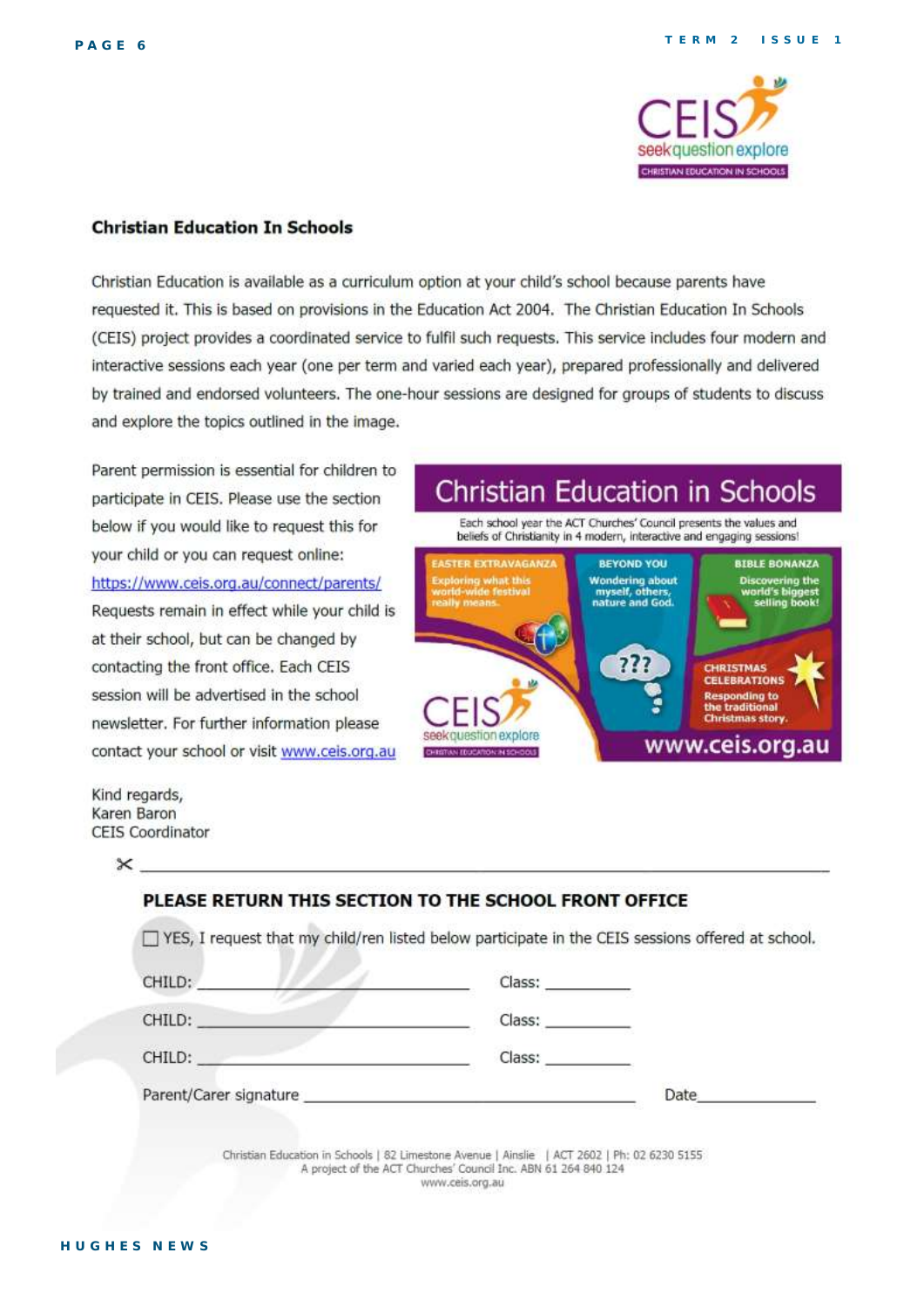$0.0000$ 

**O OKOK** 

## **GUITAR TUITION AT SCHOOL**

Gianni Kerswell M 0421154 562 E gsharpguitar@hotmail.com

> GSharp Guitar tutors have current WVP cards for the ACT and are police checked.